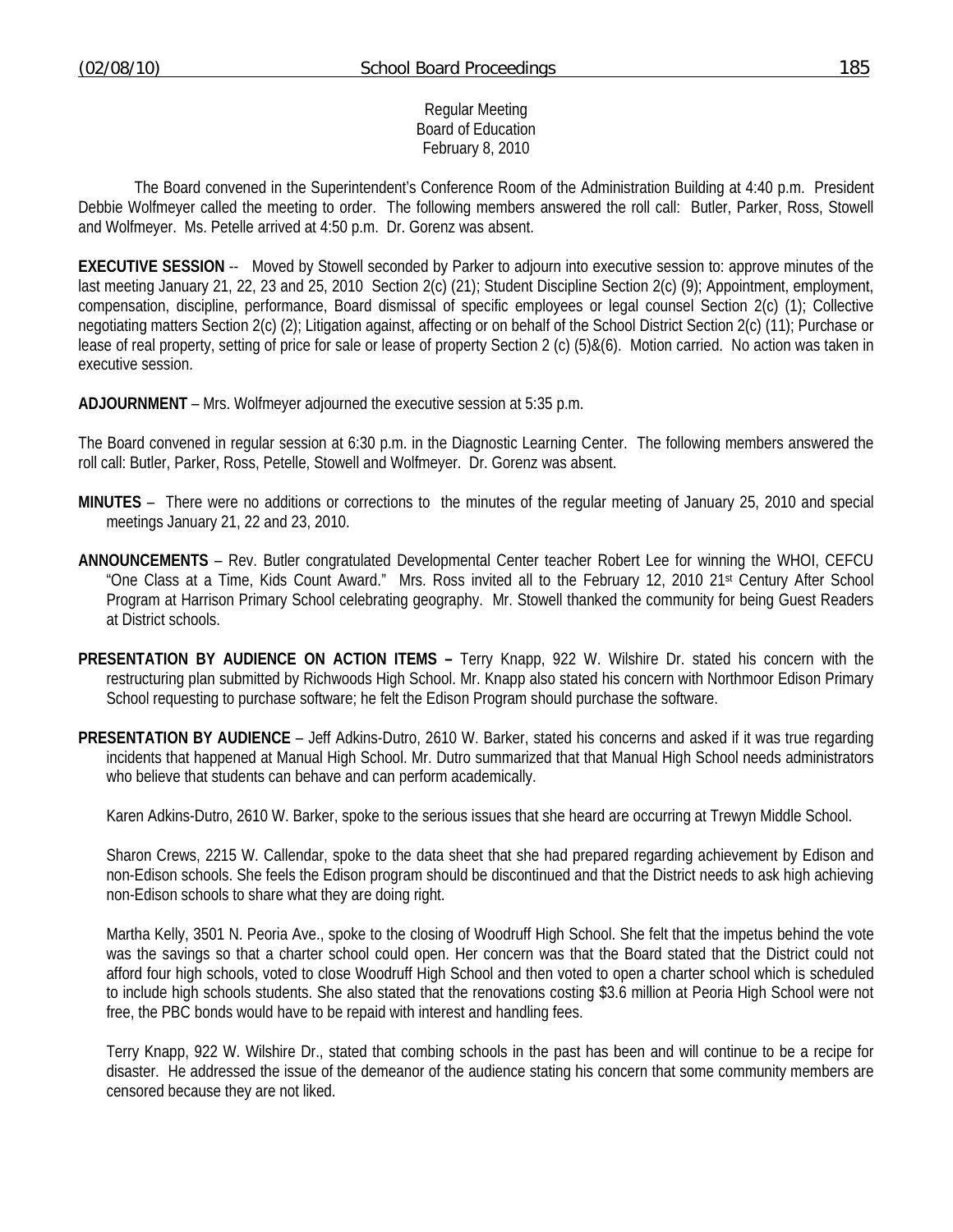### 186 School Board Proceedings (02/08/10)\_

Bob Darling, 230 E. High Point Dr., thanked administrators for collaborating with the union on issues. He noted there are still concerns but they are being worked on and he hopes they can be resolved. He feels the Edison contract needs to be on the table. He stated that those who come to the podium and tell the Board about issues do so because they care about our students and our schools. He feels that when the Board hears the same concerns over and over they need to be addressed.

Savino Sierra, 1708 S. Stanley, stated that he feels the south side has been neglected. He feels that the District does not want to admit there are problems at schools on the south side and they are not doing anything to improve things. He feels the Board needs to do a better job of taking seriously the issues they hear from speakers.

Judy McDowell, 2627 N. Wisconsin Ave., stated that she agrees with the statements made by Martha Kelly. She feels that the District is spending money they could have used to keep Woodruff High School open. She does hope that the transition is successful.

## **INFORMATION ITEMS – REPORTS FROM SUPERINTENDENT AND STAFF** –

- 1. GOAL 1 STUDENT ACHIEVEMENT
- 2. Goal 2 FISCAL RESPONSIBILITY PURCHASE ORDERS OVER \$2,500 Mrs. Schau presented this report for the Board's review. Questions were asked and answered regarding the report.
- 3. GOAL 3 QUALITY STAFF
- 4. GOAL 4 SAFE, CARING ENVIRONMENTS **WOODRUF HIGH SCHOOL TRANSITION** Mrs. Williamson presented to the Board an update on the Woodruff High School Transition Process. She asked that the Board refer to the handout "The Eight Stage Change Process" from the book *Leading Change* by John P. Kotter. Mrs. Williamson reported that progress that has been made by each committee since her last report on November 30, 2009.
	- o Letters were sent to Woodruff High School parents of students in grades 8-11 notifying them of the new high school boundaries and where there students will be assigned.
	- o Follow up letters were sent to the parents from Peoria High School and Manual High School principals welcoming the new students and inviting them to an Open House on February 3, 2010.

Mrs. Williamson reported that the Committees continue to be a "guiding coalition" for the process and have met as follows:

- o **Athletic Committee** met January 13, 2010 with the IHSA Executive Director to discuss eligibility questions for students assigned to new schools. Students attending a new school in their residence area will not have an eligibility wait period. There will be a meeting February 9, 2010 of the four Athletic Directors, Mrs. Williamson, Mrs. Dunn, Mr. Plunkett and Mr. Swanson to divide the inventory of Woodruff High School sports equipment and supplies. The Woodruff High School music inventory will be dispersed to receiving school under the direction of the Fine Arts Coordinator, Julie Traenkenschuh. Technology, Library and AV equipment will be dispersed under the guidance of Technology Coordinator, Mary Ward.
- o **Safety Committee** met three times (December 16, 2009 and January 14 and 28, 2010) with City representatives with City Management, Fire Department, Police Department, Citylink and District representation from Buildings and Grounds, Transportation and Maintenance. Topics discussed were security measures, traffic patterns, student parking lots, staff parking lot, site development and parent pick-up and drop off. On January 12, 2010 Mr. Michael Dohrn, international expert on school safety, spent a full day at Peoria High School. He has made recommendations to the architects for safety considerations. On February 4, 2010 the Safety Committee met to discuss the recommendations from Michael Dohrn.
- Student Blending Committee had parents from the four high schools meet on December 8, 2010 to discuss their concerns about the blending of schools. Student focus groups have been developed by Mrs. Burke and will meet at Woodruff High School on March 1 and 2. Mrs. Burke will provide a report after the meetings. In January Peoria High School and Manual High School faculty and students visited Woodruff High School and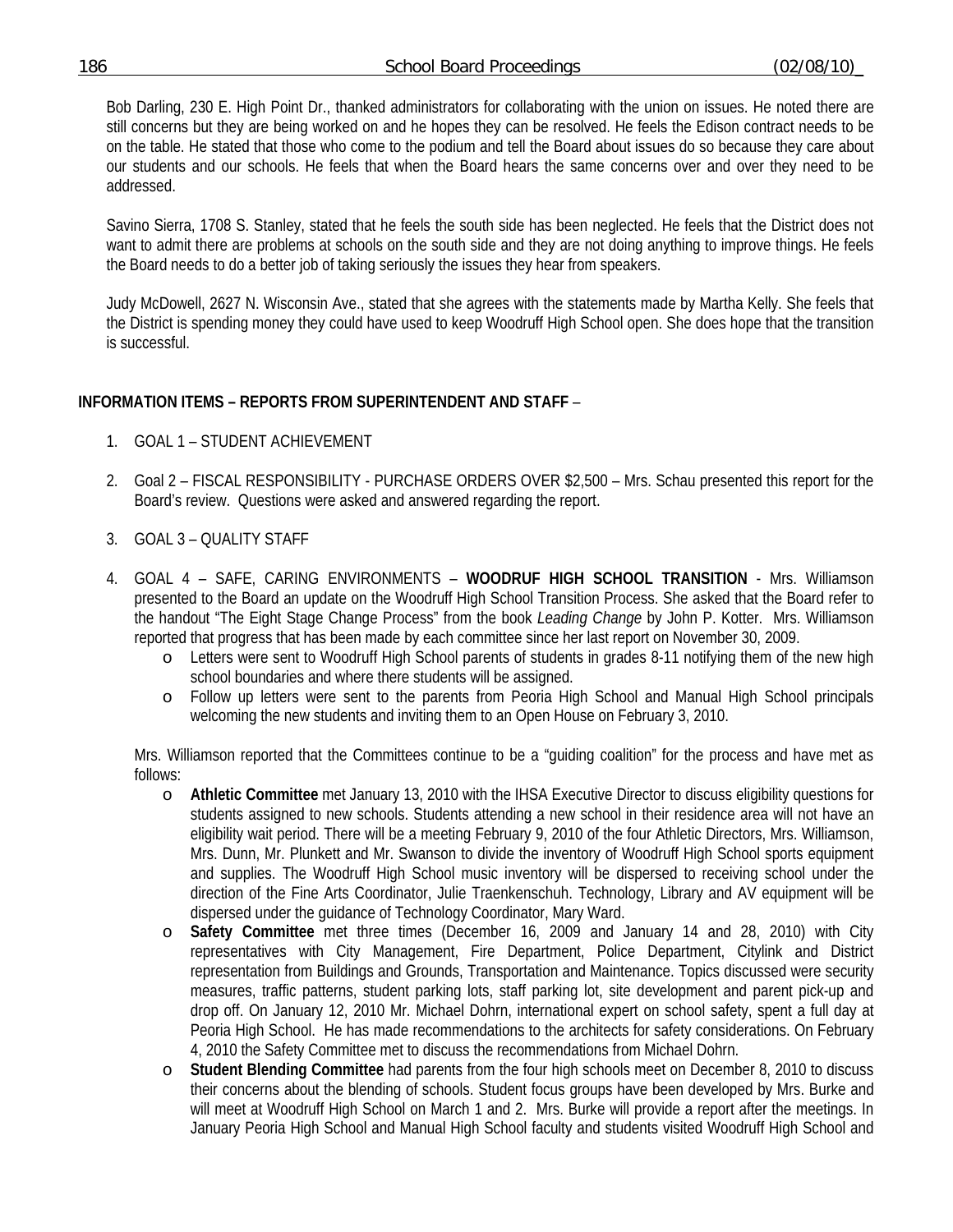provided the opportunity at lunch time for students to informally interact with each other. Hopefully, tours for Woodruff High School students will be set up in the spring to take students to their receiving schools.

- o **Scholarships Committee** met under the leadership of Linda Sahn and Wendy Blickenstaff to transition the Woodruff High School scholarships. Mrs. Sahn is in the legal process of transitioning some of the scholarships into the District Foundation. Several will disperse the remaining Woodruff High School funds this year.
- o **Adopt A School Partners** under the leadership of Adopt-A-School Manager Cindy Morris all of the Adopt-A-School partners for Woodruff High School have been contacted and they are in transition for next school year.
- o **Registration** for high school students is well under way. Upperclassmen from Richwoods, Manual and Peoria High Schools have been registered. January 28, 2010 was Eighth Grade Orientation and registration followed. Today begins the registration of upper classmen at Woodruff High School. Following the registration process will be the determination of staffing needs for the three high schools.
- o **Blending of the Faculty and Staff** met on December 3, 2009 to formulate plans for activities to help blend the faculty and staff. The committee reconvenes on February 24, 2010. Dr. Kherat made herself available to Woodruff High School staff to talk informally and answer questions about the Manual High School model. Beginning February 10, 2010 Mrs. Dimke, Executive Director of Human Resources, a staffing committee and union representation will review the process that will be followed for staffing. Mrs. Williamson emphasized that staffing will be the greatest challenge in the spring. Mrs. Williamson presented an optional after school workshop on development of a resume and will offer a workshop on interviewing skills on February 26. Mrs. Dimke will present the staffing process to Woodruff High School faculty on February 26, 2010.
- o **PTO and Alumni Associations** Mr. Barnwell attended the Woodruff High School Booster Club meeting on December 8, 2009 and Woodruff High School alumni meeting on January 25, 2010. Mr. Simmons will host a joint Booster Club/PTO meeting in the future with both school groups.
- School Activities sponsors from all high school activity groups (60-70 teachers) met to talk about the transition of Woodruff High School students in activities to the new schools. Receiving schools were given names of Woodruff High School students engaged in the respective activities. As a follow up some of the activity sponsors will be bringing student representatives to Peoria High School to help transition the students to their new schools.

Mrs. Williams emphasized that this has been a very challenging project. Those involved have debated, argued, tried things that have not worked and thrown them out, scrutinized their efforts and changed their minds about strategies, but they have worked diligently and ultimately come together to move forward.

# **PRESENTATION BY PSA DEWBERRY ARCHITECT PAUL KOURI ON THE PEORIA HIGH SCHOOL RENOVATIONS –**

 Mr. Kouri presented to the Board the updates to Peoria High School that will occur in Phase 1 of the process. Mr. Kouri noted that in December 2009 the Public Building Commission of Peoria approved bonds for improvements at Peoria High School. Phase 1 will include:

(1) Sitework

Parking lots, student, staff and visitor construction and overlays Campus lighting, parking lots and sidewalks Landscaped rear event entrance Aluminum fencing at parking lots

(2) Maximize number of classrooms,

Renovate existing underutilized classrooms

57 classrooms now, 75 when finished

Install 5 wheelchair lifts,

Install corridor to Commons addition,

(3) Security/Technology,

Upgrade building entrances

include secure entrance vestibule visitor management system system, re-keying of locks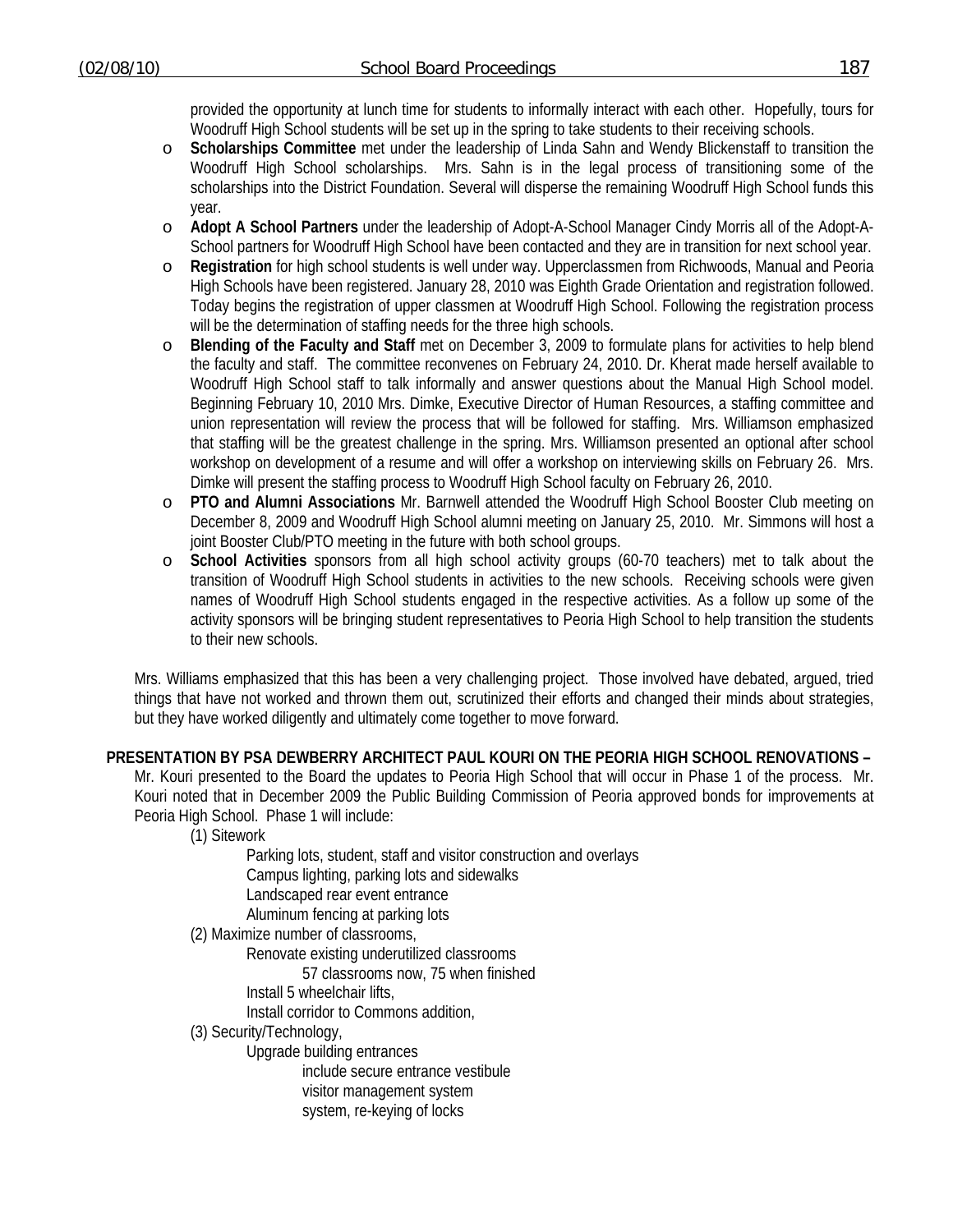Renovate stair routing at congested corridor Install/replace security cameras interior and parking lots, 24 total Install door hardware exit devices on existing auditorium doors Upgrade corridor security install windows in classrooms replace non-tempered trophy case glass remove unused corridor gate Create positive building "Body Language" Renovate Foyer into main student gathering space Place student murals throughout the building

Mr. Kouri reported that Phase II items would include restroom remodeling and an estimate for air-conditioning and window replacement. The amount available for the Phase II work is dependent on the funding needed for the Lincoln addition.

Mr. Stowell emphasized that he would like to see Peoria High School be a "beacon" for the heart of Peoria, a place where families would want to send their children. He feels that if the District works with their partners a great facility could be developed.

5. GOAL 5 – CULTURE OF CUSTOMER SERVICE - Report of Requests under the Freedom of Information Act and Status of Such Requests - Superintendent Durflinger reported that since the last meeting we have received four new Freedom of Information Act Requests. Of those new requests, all four were filled. Of the twelve pending requests noted on the January 25, 2010 board report, two are still in pending status and ten were filled. We have received 23 total requests for the calendar year.

### **CONSENT AGENDA –**

ADOPTION OF CONSENT CALENDAR -- Moved by Ross, seconded by Petelle adoption of the consent calendar except #10 Contract for Pacific Institute

On roll call, 6 ayes. Motion carried.

Moved by Parker, seconded by Petelle that the action item Contract for Pacific Institute, be tabled until the next meeting.

On roll call, 6 ayes. Motion carried.

GIFTS TO SCHOOL DISTRICT – Moved by Ross, seconded by Petelle, that the following donations be accepted and letters of appreciation sent to the donors.

- 3 50 pound bags of ice melt, valued by the donor at \$30.00, donated by Gary and Mary Skinner to Charter Oak Primary School
- Portrait of President James A. Garfield and framed print for each classroom plus a sign for the front of the school, valued by the donor at \$8,000.00, donated by Rotary Club of Peoria and Garfield Primary School to Garfield Primary School
- \$1,000.00 for shoes for students, donated by Kramer Chiropractic to Irving Primary School

On roll call, 6 ayes. Motion carried.

PAYMENT OF BILLS -- Moved by Ross, seconded by Petelle approval of the payment of the following bills.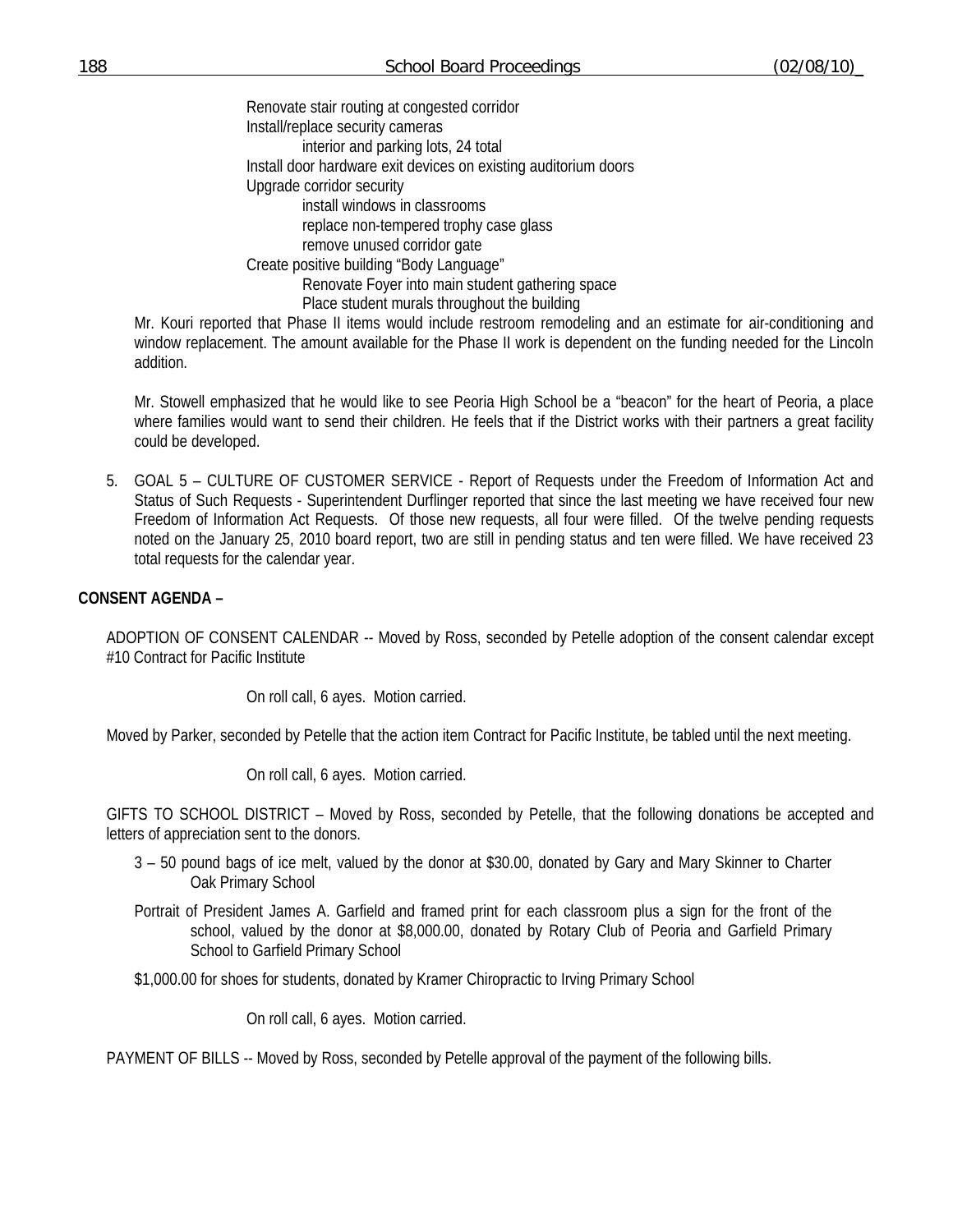### (02/08/10) School Board Proceedings 189

| FUND | <b>DESCRIPTION</b>                  | <b>BAL.SHEET</b> | REV | <b>EXPENSE</b> | TOTAL        |
|------|-------------------------------------|------------------|-----|----------------|--------------|
| 10   | EDUCATIONAL FUND                    | \$26,680.77      |     | \$462,642.32   | \$489,323.09 |
| 20   | <b>OPERATIONS, BLDG &amp; MAINT</b> |                  |     | \$270,445.36   | \$270,445.36 |
| 40   | TRANSPORTATION                      |                  |     | \$111,122.02   | \$111,122.02 |
| 60   | CAPITAL PROJECTS                    |                  |     | \$15,393.71    | \$15,393.71  |
| 90   | CAPITAL IMPROVEMENTS                |                  |     | \$102,236.32   | \$102,236.32 |
| 95   | MID CENTRAL ASSOCIATION             |                  |     | \$0.00         | \$0.00       |
|      | PPS ADMIN OUTREACH                  |                  |     |                |              |
| 99   | PROG                                |                  |     | \$0.00         | \$0.00       |
|      |                                     |                  |     | \$961,839.73   | \$988,520.50 |
|      |                                     |                  |     |                |              |

On roll call, 6 ayes. Motion carried.

CONSIDERATION OF BIDS – Moved by Ross, seconded by Petelle approval of the following bids.

Roof Replacement for Manual - Request for bid was sent to nine (9) vendors by Kenyon & Associates. Seven vendors returned bids as follows:

|                            | Base Bid   | Alternate Bid G-1 |
|----------------------------|------------|-------------------|
| Henson-Robinson Co.        | 209,264.00 | 135,333.00        |
| Kehrer Bros. Const.        | 236,735.00 | 134,190.00        |
| Kreiling Roofing           | 208,183.00 | 137,903.00        |
| Peoria Roofing             | 190,000.00 | 119,000.00        |
| <b>Top Quality Roofing</b> | 189,700.00 | 137,700.00        |
| Union Roofing Co.          | 185,000.00 | 123,000.00        |
| Wyman Roofing              | 215,717.00 | 132,511.00        |

The above bids were opened on Thursday, January 28, 2010, at 1:30 pm by Julie Cramer, Debbie Brown, and Dave Ryon. It is recommended to award the low bid totaling \$308,000 to Union Roofing.

This bid will be charged to Buildings & Grounds.

On roll call, 6 ayes. Motion carried.

HUMAN RESOURCE REPORT -- Moved by Ross, seconded by Petelle approval of the following human resource report as presented by the administration.

| <b>Certified Personnel</b>                                          | <b>Effective Date</b> |  |
|---------------------------------------------------------------------|-----------------------|--|
| Appointments                                                        |                       |  |
| Teacher - Full Time                                                 |                       |  |
| Kruse, Jennifer – Garfield / Intervention (From Part Time)          | 02/09/10              |  |
| Lawless, Mary - Roosevelt / 2 <sup>nd</sup> Grade (Currently Sub)   | 02/09/10              |  |
| Nichols, Erin - Franklin Edison / Special Education (Currently Sub) | 02/09/10              |  |
| Williams, Kayla - Harrison / Reading Intervention                   | 02/09/10              |  |
| Teacher - Part Time                                                 |                       |  |
| Waibel, David - Garfield / LA Prep (Currently Sub)                  | 02/09/10              |  |
| Tutors - Part Time                                                  |                       |  |
| Copeland, Rachel - Garfield / Intervention                          | 02/09/10              |  |
| Favus, Deb - Woodruff                                               | 02/09/10              |  |
| Flucher, Katie - Garfield / Intervention                            | 02/09/10              |  |
| O'Boyle, Pat - Roosevelt                                            | 02/09/10              |  |
| Szilvezster, Lindsay – Garfield / Intervention                      | 02/09/10              |  |
| <b>Terminations</b>                                                 |                       |  |
| Tutor - Part Time Rescinded                                         |                       |  |
| Adams, Jamie – Lindbergh                                            | 02/08/10              |  |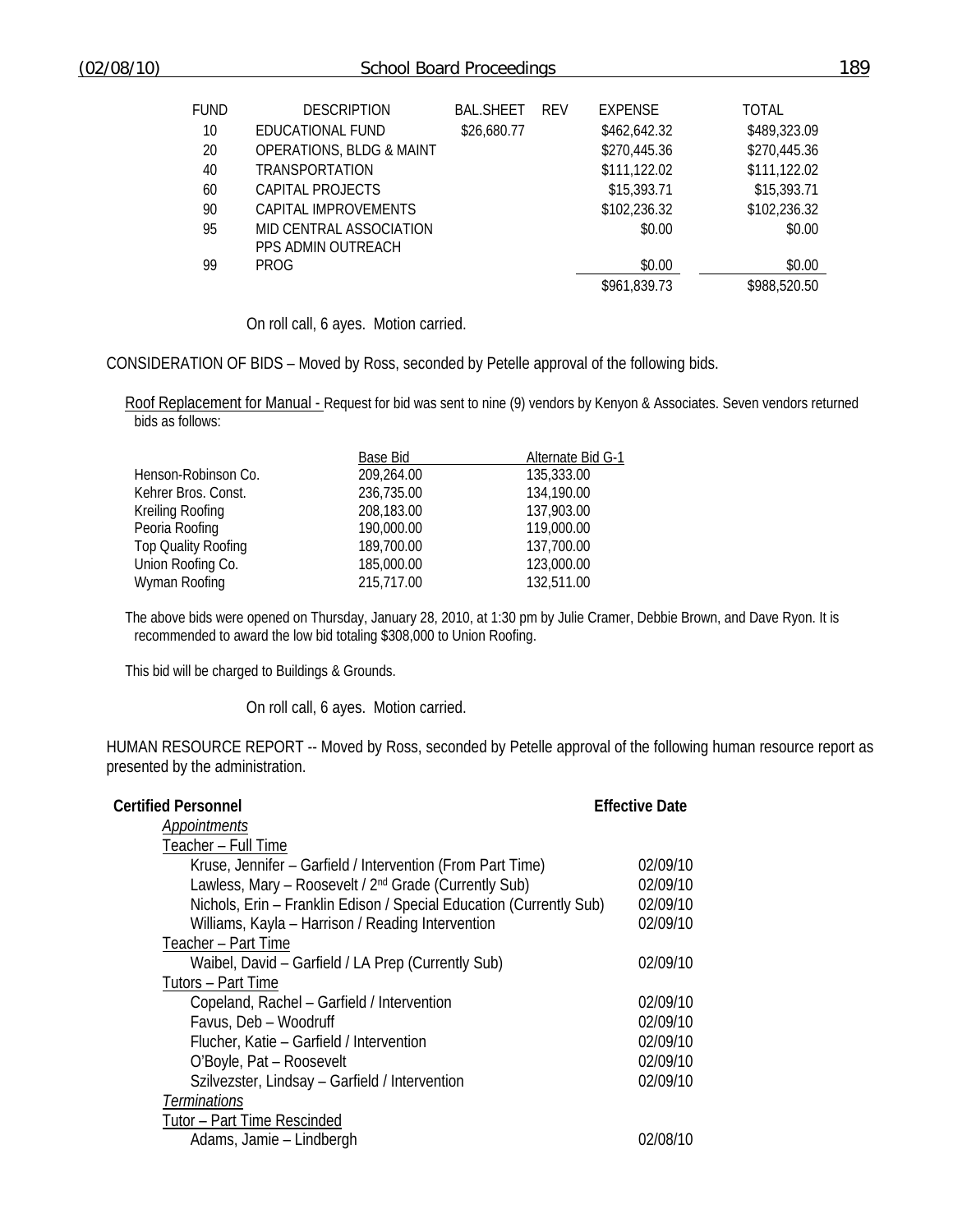| Retirements                                                             |                      |
|-------------------------------------------------------------------------|----------------------|
| Teacher - Special Ed Full Time                                          |                      |
| Diamond, Linda - Roosevelt                                              | 01/01/11             |
| Resignations                                                            |                      |
| Tutor - Part Time                                                       |                      |
| Gleason, Julie - Lindbergh / Other Employment                           | 01/29/10             |
| <b>Non-Certified Personnel</b>                                          |                      |
| <u>Return to Work</u>                                                   |                      |
| Clerical                                                                |                      |
| Brooks, Gina - From IMRF Disability                                     | 02/04/10             |
| Transportation                                                          |                      |
| Williamson, Gayle - Driver / From IMRF Disability                       | 02/08/10             |
| <b>Transportation</b>                                                   |                      |
| <b>Drivers</b>                                                          |                      |
| Barrett, James                                                          | 01/25/10<br>02/08/10 |
| Burch, Bobby<br>Monitors                                                |                      |
| Byrd, Susan                                                             | 02/09/10             |
| Douglas Jr., Jones                                                      | 02/09/10             |
| Ford, Carla                                                             | 02/09/10             |
| Jackson, Joanna                                                         | 02/09/10             |
| Lugo, Tiffany                                                           | 02/09/10             |
| Weatherly, Alice                                                        | 02/09/10             |
| Miscellaneous                                                           |                      |
| <b>Tutor Assistant</b>                                                  |                      |
| Stokes, Melissa - Whittier                                              | 02/09/10             |
| Resignation                                                             |                      |
| Clerical - Full Time                                                    |                      |
| Gensler, Vicki - Valeska Hinton / No Reason Given                       | 02/08/10             |
| Hitpas, Tami - Valeska Hinton / Other Employment                        | 02/22/10             |
| Transportation                                                          |                      |
| Brand, Melody - Driver / Other Employment                               | 01/26/10             |
| Hayes, Eddie - Monitor / No Reason Given                                | 01/20/10             |
| Young, Sylvia - Driver / No Reason Given                                | 01/22/10             |
| <b>Retirements</b>                                                      |                      |
| Administrator                                                           |                      |
| Sullivan, Michael - Director / Transportation (Adjusted Date)           | 06/11/10             |
| Custodian - Full Time                                                   |                      |
| Sunkin, Earl - Mark Bills                                               | 04/30/10             |
| Home School Facilitator                                                 |                      |
| Diaz, Maria - Woodruff                                                  | 09/31/10             |
| <b>Terminations</b>                                                     |                      |
| <b>Cafeteria</b>                                                        |                      |
| Boyd, Oletha - From Cafeteria Only (Remaining in Transportation)        | 02/05/10<br>02/05/10 |
| Crowe, Anytia - No Communication<br>Johnson, Cassity - No Communication | 02/05/10             |
| Walker, Tiki - No Communication                                         | 02/05/10             |
| Young, Alonzo - No Communication                                        | 02/05/10             |
| Transportation                                                          |                      |
| Knee, Norman - Driver / Unable to Pass Physical                         | 02/03/10             |
| Moore, Nicholas - Driver / Unable to Pass Physical                      | 12/10/09             |
|                                                                         |                      |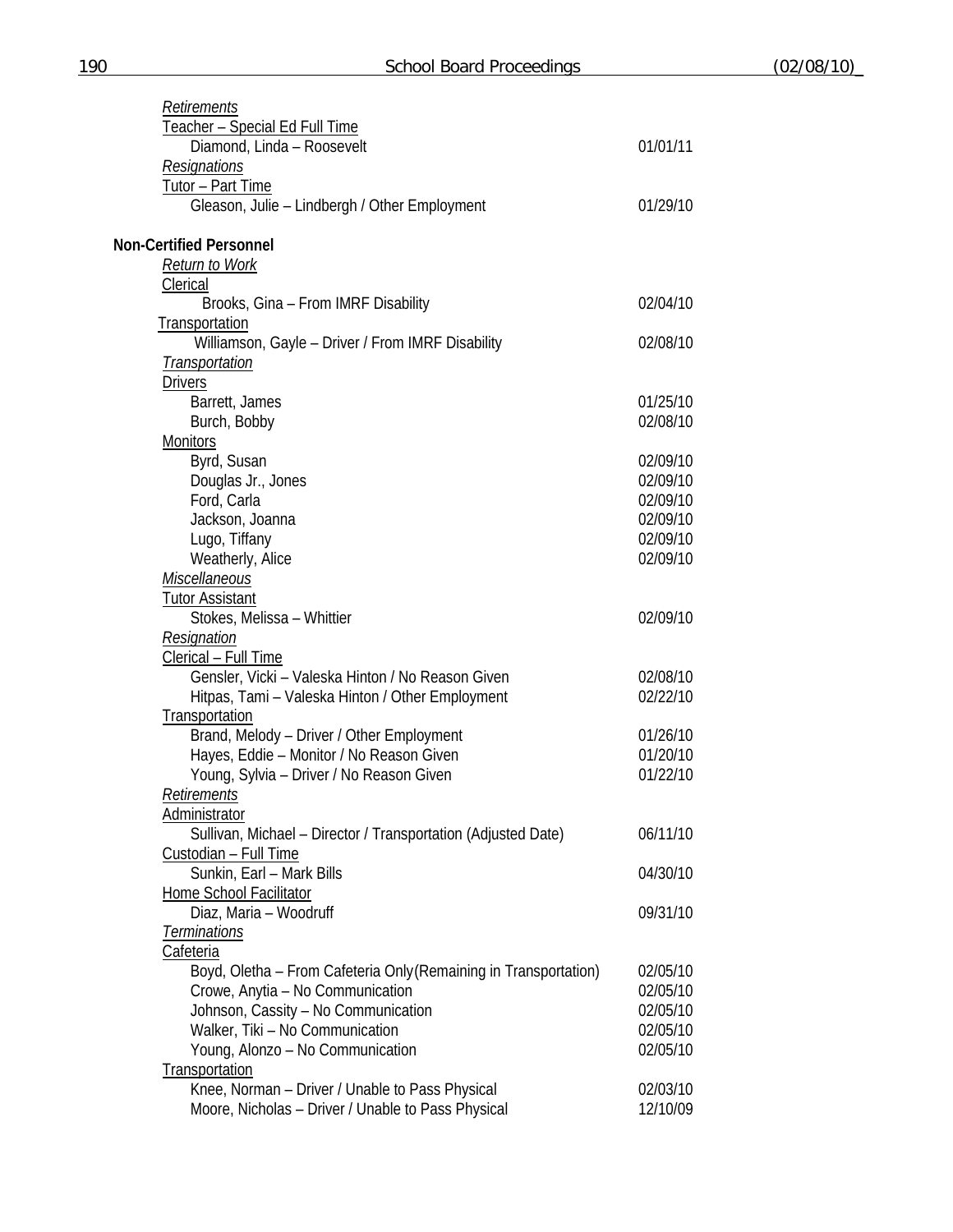| ×, |  |  |
|----|--|--|
|----|--|--|

| <b>Certified Substitutes</b>                                           |          |
|------------------------------------------------------------------------|----------|
| Appointments                                                           |          |
| <b>Teachers</b>                                                        |          |
| Campbell, Michael                                                      | 02/09/10 |
| Hoerr, Cori                                                            | 02/09/10 |
| Huber, Mary                                                            | 02/09/10 |
| Jones, Tammy                                                           | 02/09/10 |
| Lees, Judd                                                             | 02/09/10 |
| White, Christine                                                       | 02/09/10 |
| Resignations                                                           |          |
| <b>Teachers</b>                                                        |          |
| Bean, Heather - Other Employment                                       | 01/26/10 |
| Calhoun, Demarkus - Relocation                                         | 01/26/10 |
| Lyles, Telekia - Other Employment                                      | 01/29/10 |
| Schoonover, Jacob - Relocation                                         | 02/03/10 |
| Werckle, John - Unable to Work                                         | 01/29/10 |
| <b>Terminations</b>                                                    |          |
| <b>Teachers</b>                                                        |          |
| Beck, Brett - No Communication                                         | 01/27/10 |
| Blanks, Bryan - No Communication                                       | 01/27/10 |
| Farooq, Anjum - Job Performance                                        | 02/02/10 |
| Kenney, Mark - No Communication                                        | 01/27/10 |
| Labounty, Susanne - No Communication                                   | 01/27/10 |
| Peterson-Steiner, Stacy - No Communication                             | 01/27/10 |
| Robins, Robin - No Communication                                       | 01/27/10 |
| Rula, Barbara - No Communication                                       | 01/27/10 |
| Sullivan, Jessica - No Communication                                   | 01/27/10 |
| Wright, Emily - No Communication                                       | 01/27/10 |
| Young, Yvette - No Communication                                       | 01/27/10 |
|                                                                        |          |
| <b>Non-Certified Substitutes</b>                                       |          |
| <u>Appointments</u>                                                    |          |
| <b>Student Workers</b>                                                 |          |
| Hendon, Armando - Goodwill                                             | 02/09/10 |
| Rodenberg, Jonathan - Richwoods                                        | 02/09/10 |
| Teacher Aides                                                          |          |
| Broadnax, Charity                                                      | 02/09/10 |
| <b>Resignations</b>                                                    |          |
| Clerical                                                               |          |
| Joseph, Jean - Unable to Work                                          | 01/26/10 |
| Smith, Grace - Unable to Work                                          | 02/02/10 |
| <b>Terminations</b>                                                    |          |
| <b>Behavioral Attendants</b>                                           |          |
|                                                                        | 02/03/10 |
| Morris, Raquetta - Job Abandonment<br>Pickett, Amber - Job Abandonment | 02/03/10 |
| Scott, Christina - Job Abandonment                                     | 02/03/10 |
|                                                                        |          |
| <b>Clerical</b>                                                        |          |
| Tate, Kimberly - District Financial Obligations                        | 02/03/10 |

On roll call, 6 ayes. Motion carried.

TRAVEL REQUESTS - Moved by Ross, seconded by Petelle approval of the travel requests as presented by the administration. (Copy is on file in the board secretary's office.)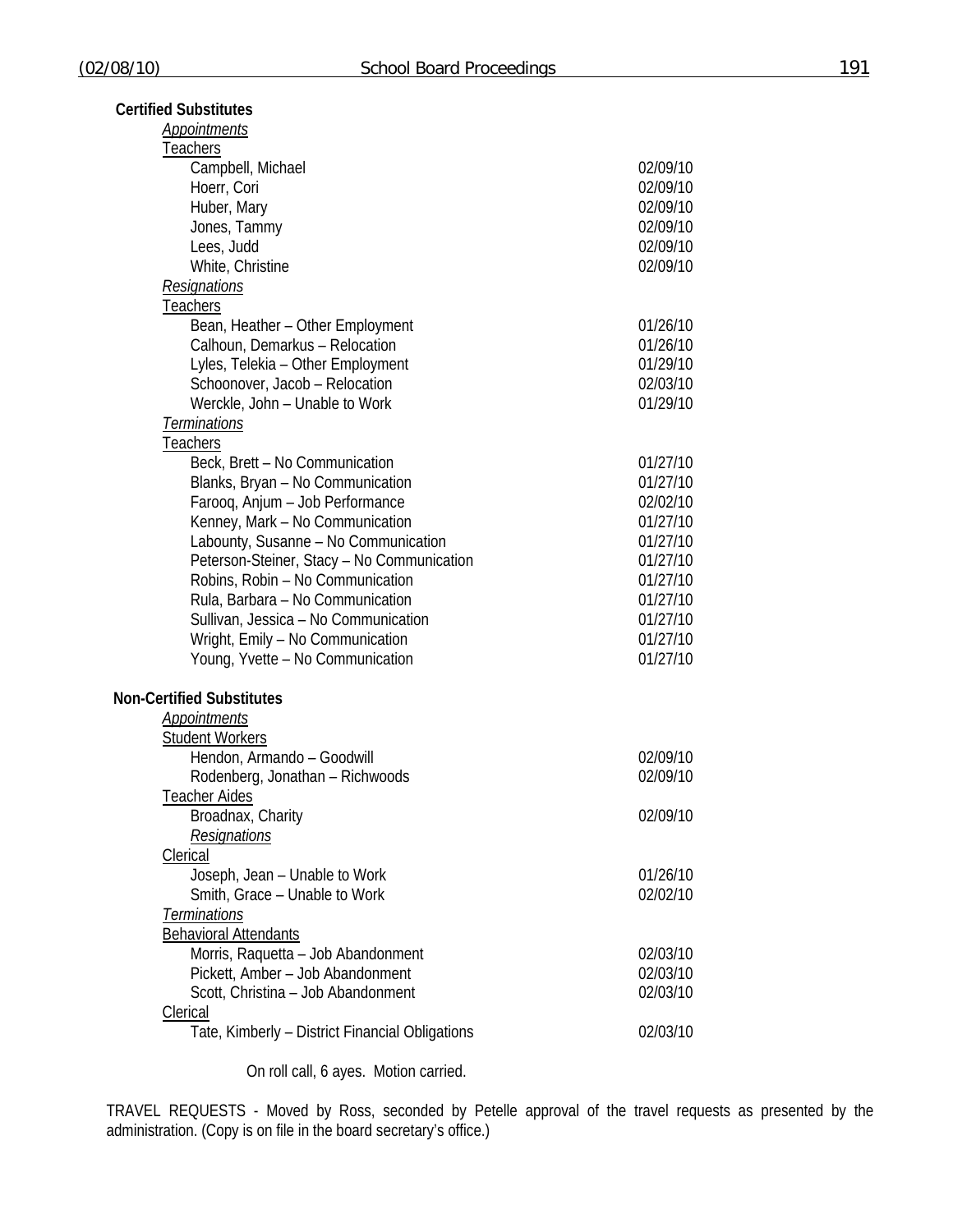On roll call, 6 ayes. Motion carried.

APPROVAL OF MEMORANDUM OF UNDERSTANDING WITH PROJECT TARGET – Moved by Ross, seconded by Petelle that the Board of Education approves the Memorandum of Understanding with Project TARGET, administered by the Regional Office of Education #48 and Peoria Public School District 150 for the Project TARGET/Homeless Children Grant.

Mrs. Ross stated her concern with the wording for educating students of "birth" through 12th grade. She felt that we did not offer education until children were three years old.

On roll call, 6 ayes. Motion carried.

AUTHORIZATION OF PURCHASE OF COMPASS LEARNINGS' ODYSSEY EDUCATIONAL SOFTWARE – Moved by Ross, seconded by Petelle that the Board of Education authorize the purchase of Compass Learnings' Odyssey Educational Software at the following Schools: Irving Primary, Franklin-Edison Primary, Manual Middle and High School, Thomas Jefferson Primary, Trewyn Middle, Whittier Primary, Woodrow Wilson Primary, Lincoln Middle, Woodruff High, Columbia Middle, Calvin Coolidge Middle, Hines Primary, Mark Bills Middle, Peoria High.

Mr. Stowell stated his concern that this software would not be implemented with integrity because of the professional development needed. Ms. Grzanich reported that this software is aligned with NWEA scores and is not teacher dependent. Mr. Stowell asked for an update of the Read 180 program.

On roll call, 6 ayes. Motion carried.

AUTHORIZATION OF PURCHASE OF SCIENTIFIC LEARNING CORPORATION FAST FORWORD AND READING ASSISTANT EDUCATIONAL SOFTWARE FOR NORTHMOOR-EDISON PRIMARY SCHOOL – Moved by Ross, seconded by Petelle that the Board of Education authorize the purchase of Scientific Learning Corporations' Fast ForWord and Reading Assistant educational software for Northmoor-Edison Primary School.

On roll call, 6 ayes. Motion carried.

CONTRACT FOR TWO RIVERS PROFESSIONAL DEVELOPMENT CENTER – Moved by Ross, seconded by Petelle that the Board of Education approves the Project Work Guide between Two Rivers Professional Development Center and Lincoln Middle School.

On roll call, 6 ayes. Motion carried.

CONTRACT FOR CONSORTIUM FOR EDUCATIONAL CHANGE – Moved by Ross, seconded by Petelle that the Board of Education approves the Project Work Guide between the Consortium for Educational Change (CEC) and Lincoln Middle School.

On roll call, 6 ayes. Motion carried.

APPROVAL OF SCHOOL IMPROVEMENT PLANS – Moved by Ross, seconded by Petelle that the Board of Education approves the school improvement plans for:

Kellar Primary School Von Steuben Middle School Roosevelt Magnet School Northmoor Edison Primary School Hines Primary School Valeska Hinton Early Childhood Center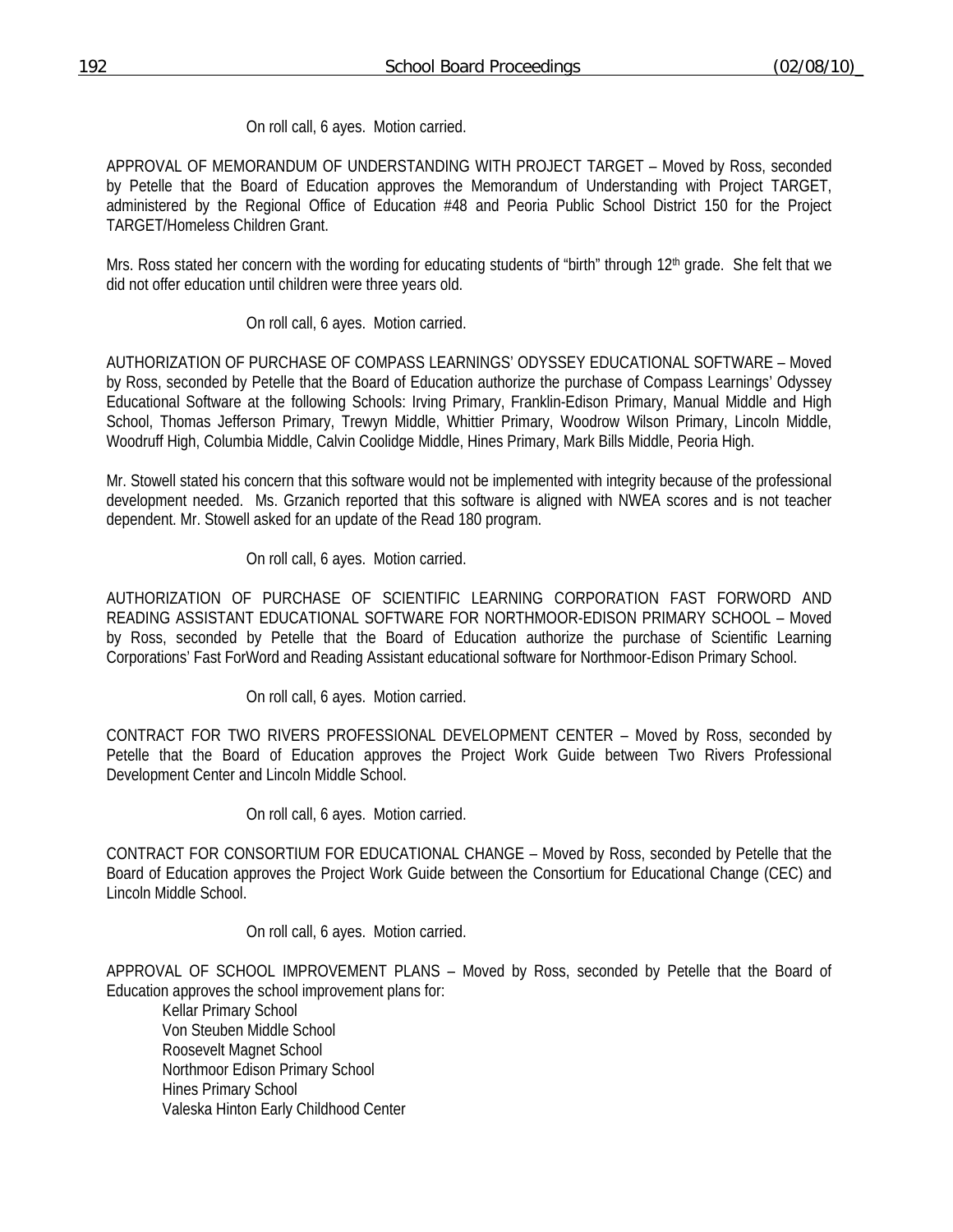Mrs. Ross asked for more information on what principals would be doing differently to improve achievement. She would also like to see an assessment of what the results were of their changes. Dr. Durflinger suggested that the Board work with the new Superintendent to have schools develop more specific goals that were more data driven. The Board could then see after one year what the success had been.

Ms. Grzanich noted that schools do have a "plan on a page" that includes their smart goals and that could be made a part of the plan.

Ms. Petelle asked that principals whose plans were presented this year report to the Board in June or July with their data results.

On roll call, 6 ayes. Motion carried.

RESTRUCTURING PLAN FOR RICHWOODS HIGH SCHOOL – Moved by Ross, seconded by Petelle that the Board of Education approves the restructuring plan for Richwoods High School.

Ms. Grzanich explained that the restructuring plan is needed for ISBE when a school does not meet AYP for a stated period of time. The restructuring plan is a part of the school improvement plan. Richwoods High School is working with Respro on the restructuring plan. Richwoods High School Principal Steve Ptacek reported that he did work with the staff and community to develop the plan.

Mr. Stowell stated that with the new Superintendent arriving, now is the time for the Board to create a vision and take ownership on what is being provided in high school curriculum. He would like to see the addition of an alternative school and a vocational school. He would like the Board to provide the vision for the administration to implement and develop a process for what we expect to happen. He would like to see the Board be proactive and not reactive in creating a broader vision.

On roll call, 6 ayes. Motion carried.

APPROVAL OF ILLINOIS STATE UNIVERSITY CONTRACT CREDIT COURSE – C&I 423 - Moved by Ross, seconded by Petelle that the Board of Education approves the Illinois State University Contract Credit Course – C&I 423.

On roll call, 6 ayes. Motion carried.

RENEWAL OF WORKERS' COMPENSATION CLAIMS ADMINISTRATION WITH PEARL INSURANCE GROUP LLC - Moved by Ross, seconded by Petelle that the Board of Education approves a one-year contract renewal with Pearl Insurance Group LLC for administration of workers' compensation claims, as presented.

On roll call, 6 ayes. Motion carried.

RENEWAL OF ARMORED CAR SERVICE WITH GARDA CL GREAT LAKES, INC. – Moved by Ross, seconded by Petelle that the Board of Education approves a contract with Garda CL Great Lakes, Inc. for armored car services for Manual, Peoria High and Richwoods through September 1, 2010 and Woodruff High School through June 30, 2010, as presented.

On roll call, 6 ayes. Motion carried.

CONTRACT WITH AECOM FOR LIFE SAFETY SURVEY ENGINEERING SERVICES - Moved by Ross, seconded by Petelle that the Board of Education approves the contract with AECOM for life safety survey services, as presented.

On roll call, 6 ayes. Motion carried.